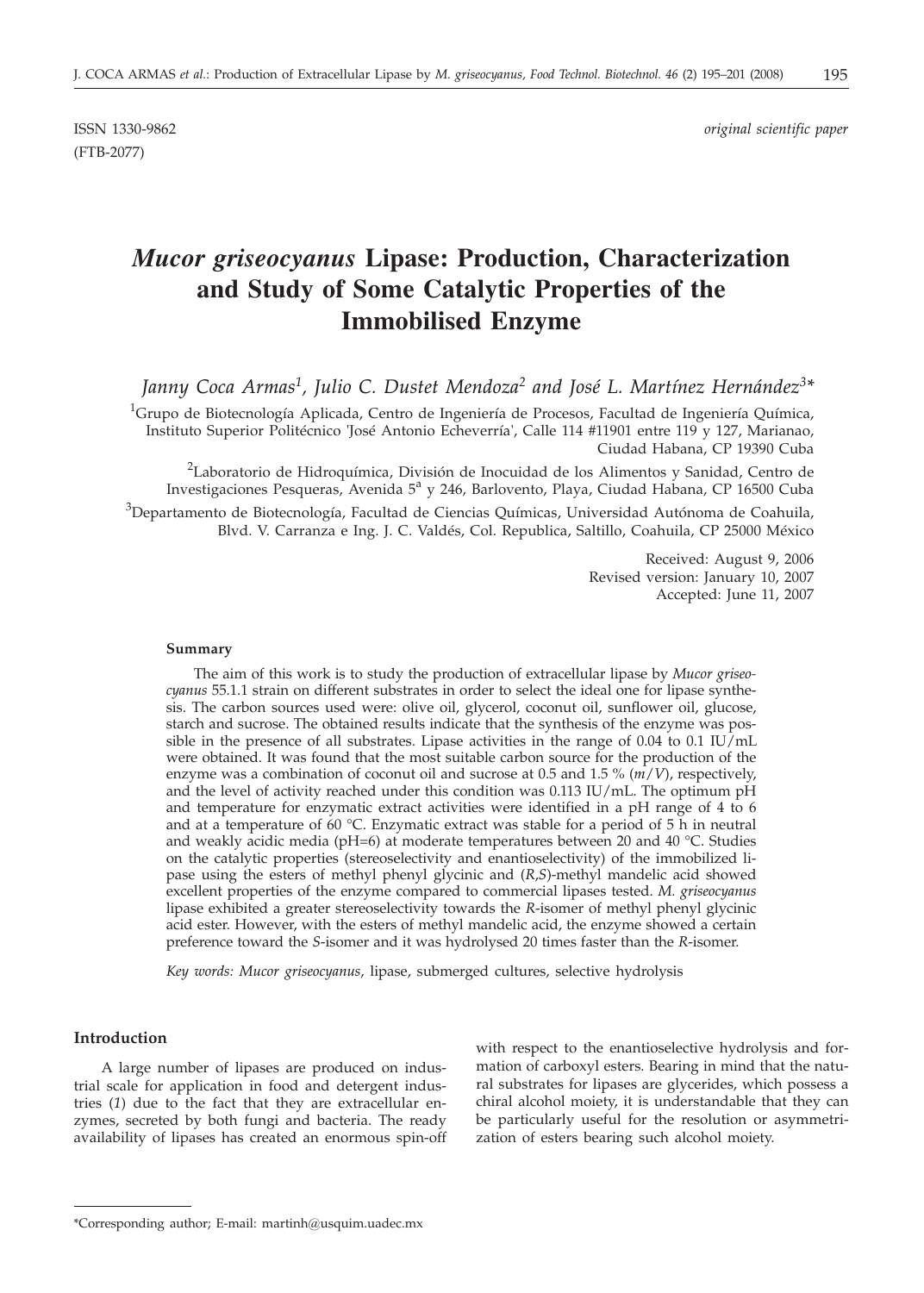Nowadays, very good selectivities have been reported for many biotransformations catalyzed by soluble lipases under complex conditions (*2*). However, these conditions are very different when these biotransformations are carried out by immobilized lipase. In an immobilized form, in macroaqueous systems closed and open structures of lipases are in partial equilibrium. Furthermore, immobilization is a suitable approach that allows biocatalyst reuse, easier product recovery, ability to enhance resistance against inactivation by different denaturants and possibility to manipulate several properties of lipases for potential industrial applications (*3*). Even the adsorption on hydrophobic supports, like octyl agarose, allows separation of lipases from other enzymes present in the fermentative broth (*4*).

Most commercially useful lipases are of microbial origin, including bacteria, yeasts, fungi and actinomyces. Among fungal species, the most widely employed are *Aspergillus, Rhizopus, Penicillium* and *Mucor*. In the last case, only the species *miehei, javanicus, circinelloides, hiemalis* and *racemosus* have been reported as lipase producers (*1*).

This work deals with a preliminary study on the characteristics of lipase produced by the strain *Mucor griseocyanus* 55.1.1, not reported before as a lipase producer, with special emphasis on the general behaviour and applicability of this enzyme on selective hydrolysis reactions.

## **Materials and Methods**

#### *Microorganism and maintenance of the culture*

The strain *Mucor griseocyanus* 55.1.1 obtained from the microbial culture collection of the Sugar Cane Derivatives Institute (ICIDCA, Cuba) was used, and the stock culture was maintained on potato dextrose agar at 4 °C. This microorganism was isolated from a lysine sample in 1985.

#### *Growth media*

The mineral growth medium contained (in  $g/L$ ): NaH<sub>2</sub>PO<sub>4</sub> 12, KH<sub>2</sub>PO<sub>4</sub> 2, MgSO<sub>4</sub>·7H<sub>2</sub>O 0.3, CaCl<sub>2</sub> 0.25, and  $(NH_4)_2SO_4$  1 % (*m/V*) as a nitrogen source and 2 % (*m*/*V*) olive oil as a carbon source. The initial pH was adjusted to 6. Other carbon sources, like sunflower oil, coconut oil, starch, glycerol and glucose, were used at 2%(*m*/*V*). At the same time, the effect of different combinations of coconut oil and glucose on lipase synthesis was analyzed following the feed scheme presented in the results and discussion. Finally, in the best combination, the glucose was substituted by sucrose in the medium at the same concentration.

## *Lipase production in submerged fermentation (SmF)*

The medium was inoculated with  $10<sup>7</sup>$  conidia transferred from the stock culture to 100-mL Erlenmeyer flasks containing 20 mL of sterile growth medium. The flasks were incubated at 30 °C in a shaker operating at 120 rpm for a period of 8 days. The fungal growth was measured in terms of dry mass of the mycelium in g/L. The fungal biomass was filtered under vacuum and later centrifuged at 12 000 rpm for 5 min. The clarified supernatant was used as the source of enzyme.

# *Lipase assay*

Lipase activity was assayed by the addition of 0.1 mL of lipase solution to 2.5 mL of the substrate, *viz*. 0.4 mM *p*-nitrophenyl propionate (*p*NPP) at pH=7 and 37 °C. The increase of absorbance at 348 nm, due to the release of *p*-nitrophenol, was measured (*4*). One unit was defined as the amount of enzyme necessary to hydrolyze 1 µmol of *p*NPP per min under the previously described conditions.

#### *Enzyme characterization*

The effect of temperature was evaluated by the measurement of lipase activity in the hydrolysis reaction of *p*NPP at various temperatures ranging from 20 to 80 oC at pH=7. Crude enzyme and substrate were incubated at different reaction temperatures before starting the experiment and the enzyme assay was performed as described earlier. For the estimation of enzyme thermostability, the enzymatic extract was incubated at 20, 30, 40, 50 and 60  $\degree$ C for 24 hours at pH=7. After incubation, the enzyme was immediately cooled in an ice bath for 15 min and the residual activity was determined (considering the initial activity of the enzyme as 100 %). The effect of pH was studied by measuring the activity at different pH in a range of 4 to 10, at 30 °C. To ensure the pH stability, the enzymatic extract was incubated in 0.05 M buffer solutions of the above pH values (sodium acetate for pH=4 and 5, sodium phosphate for pH=6 and 7, and sodium carbonate for pH=8, 9 and 10) for 24 h at 30 °C. The residual activity was assayed after incubation.

#### *Immobilization of lipase*

*M. griseocyanus* lipase was immobilized on octyl agarose 4BCL according to the procedures described for interfacial adsorption on hydrophobic supports bearing octyl chains (*4*). The immobilized enzyme was quantified by determination of total protein by dye binding assay (*5*). The octyl agarose 4BCL was supplied by Pharmacia Biotech, Uppsala, Sweden.

## *Study of selective hydrolysis*

Evaluations of hydrolytic activities was performed using 10 mL of 10 mM (*R,S*)-methyl mandelate ester ((*R,S*)-MME) in 25 mM sodium phosphate buffer at pH=  $=7.0$  and 25 °C under mechanical stirring. The same experiment was also carried out at different pH values and temperatures. The degree of hydrolysis was analyzed by HPLC with C18 ODS column and monitored with a UV detector at 225 nm. A mixture of acetonitrile (60 %) and water (40 %) was used as mobile phase with a flow rate of 1.0 mL/min. Both the decrease in the peak area corresponding to the ester and the increase in the peak area corresponding to the acids were analyzed. At different conversion degrees, the enantiomeric excess of the remaining esters was analyzed by Chiral Reverse Phase HPLC. The column was a Chiracel OD-R, and the mobile phase was a mixture of 40 % acetonitrile and 60 % water at a flow rate of 0.5 mL/min. Enantioselectivity was expressed as E value calculated from the enantiomeric excess of the remaining ester according to the formula previously reported by Chen *et al*. (*6*).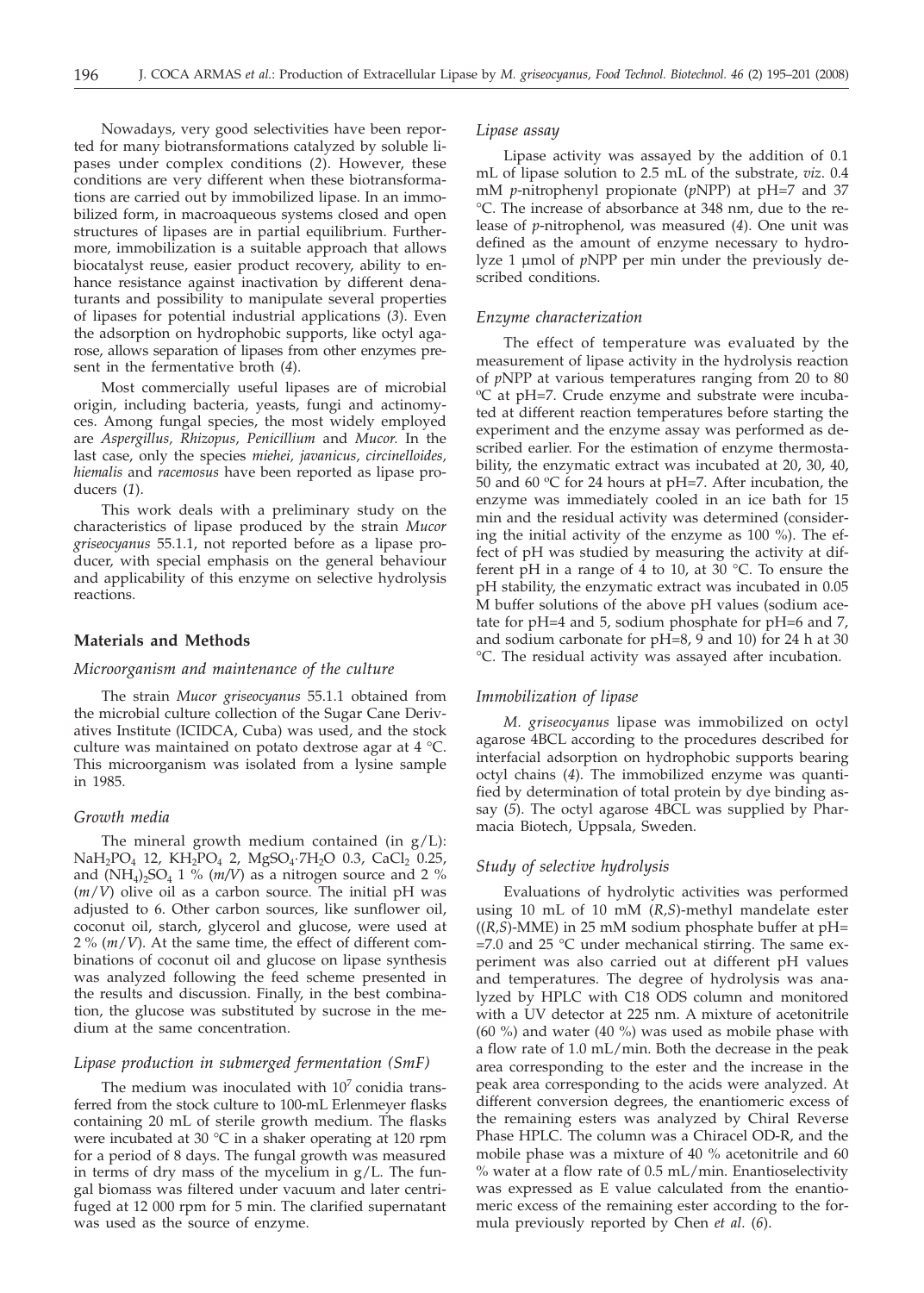In addition, the stereoselectivity of the immobilized lipase on 4BCL agarose gel was studied by the hydrolysis reactions of methyl phenyl glycine ester (MPGE). In this case, the mobile phase was a mixture of 25 % (*V*/*V*) methanol in 50 mM sodium phosphate buffer at a flow rate of 1 mL/min. The enzyme stereospecificity was determined as the ratio between hydrolysis rates of *R*- and *S*-isomers of the ester.

The (*R,S*)-MME and the pure species of MPGE were purchased from Sigma Aldrich and Aldrich Chemical Co., Inc., respectively.

#### **Results and Discussion**

## *Production of the enzyme using different substrates*

Growth kinetics and lipase expression showed by *M. griseocyanus* on different substrates are outlined in Fig. 1. The growth of the microorganism was very distinct. The major values (20  $g/L$ ) were reached in coconut oil at the 8th day of fermentation, followed by (in g/L): sunflower oil 14, olive oil 10 and glucose 8. However, when starch and glycerol were used, the biomass yield was only 4 and 7 g/L, respectively, therefore neither of these substrates was considered suitable as a carbon source for *M. griseocyanus* growth. Lipase activities of 0.04–0.1 IU/mL were observed at the third day of fermentation in the presence of all substrates. This is the reason why the production of lipase is carried out in a constitutive manner by *M. griseocyanus*. This finding makes it possible to envisage the substitution of olive oil with coconut oil in the medium.



**Fig. 1.** Production of lipase by *Mucor griseocyanus* cultures on different carbon sources in the concentration of 2 % (*m*/*V*) at 30 °C and 120 rpm: (a) microbial growth, (b) lipase activity

Experimental results were analyzed to evaluate the tested carbon sources from the point of view of the energy they supply and how this energy is used for growth and expression of metabolites. The yields of the biomass/substrate for each carbon source independently of the employed microorganism can be determined by applying the mass balance approach to the system, assuming that all energy supplied is used for growth. According to the values reported by Erickson *et al.* (*7*), and taking into consideration that the maximum yield observed for growth is 0.7, the theoretical biomass/substrate yield  $(\eta_{x/s})$  for some of the studied substrates can be calculated. Since the concentration of each substrate in the medium was 20  $g/L$ , it is possible to estimate the maximum feasible growth for this microorganism, assuming a maximal value of biomass/substrate yield  $(\eta_{x/s})$  and 100 % substrate conversion (AS=S<sub>o</sub>), considering that the glucose was totally consumed at the second day. Table 1 outlines a comparison between theoretical and real biomass/substrate yields for the studied substrates.

Table 1. Comparison between theoretical and real biomass/substrate yields

| Substrate | $\eta_{\rm X/S(t)}$ | γŧ<br>g/L | γr<br>g/L | Efficiency<br>$\frac{0}{0}$ |
|-----------|---------------------|-----------|-----------|-----------------------------|
| Starch    | 0.63                | 12.6      | 3.5       | 27.8                        |
| Glycerol  | 0.63                | 12.6      | 7.0       | 55.6                        |
| Glucose   | 0.56                | 11.2      | 8.0       | 71.4                        |

t – theoretical, r – real

In all cases, the obtained growth was lower than the theoretical. The difference between theoretical and real growth was more significant in the case of starch as a carbon source. However, the major efficiency of glucose as a carbon source is about 71.4 %. It can be assumed that the energy supplied by starch was mainly employed for the synthesis of the enzyme. In the presence of starch the lipase activity levels on the third day were similar to the levels observed in cultures where coconut and olive oil were added. Olive oil in particular is a good inducer of lipases, as indicated by many researchers (*1,8,9*). In the case of glucose, utilisation was achieved by the microorganism mainly for growth than for enzyme synthesis.

As far as the contribution of the nitrogen source is concerned, the following data can be taken into account: fungi contain about 30 % of proteins on dry mass basis (*10*), nitrogen represents 16 % of proteins (*10*), and ammonium sulphate contains 21.2 % of nitrogen. Due to the presence of 10 g of ammonium sulphate in the culture medium, each culture litre contains 2.12 g of nitrogen. Assuming that all nitrogen is transformed into proteins, it is possible to obtain 13.25 g of proteins and 44.17 g of biomass. Therefore, the theoretical potential to produce biomass using 1 % (*m*/*V*) of this nitrogen source is vastly different, compared to those obtained using the other studied cultures. This result can be attributed to two facts. The first one relates to the physiological and genetic characteristics of the microorganism responsible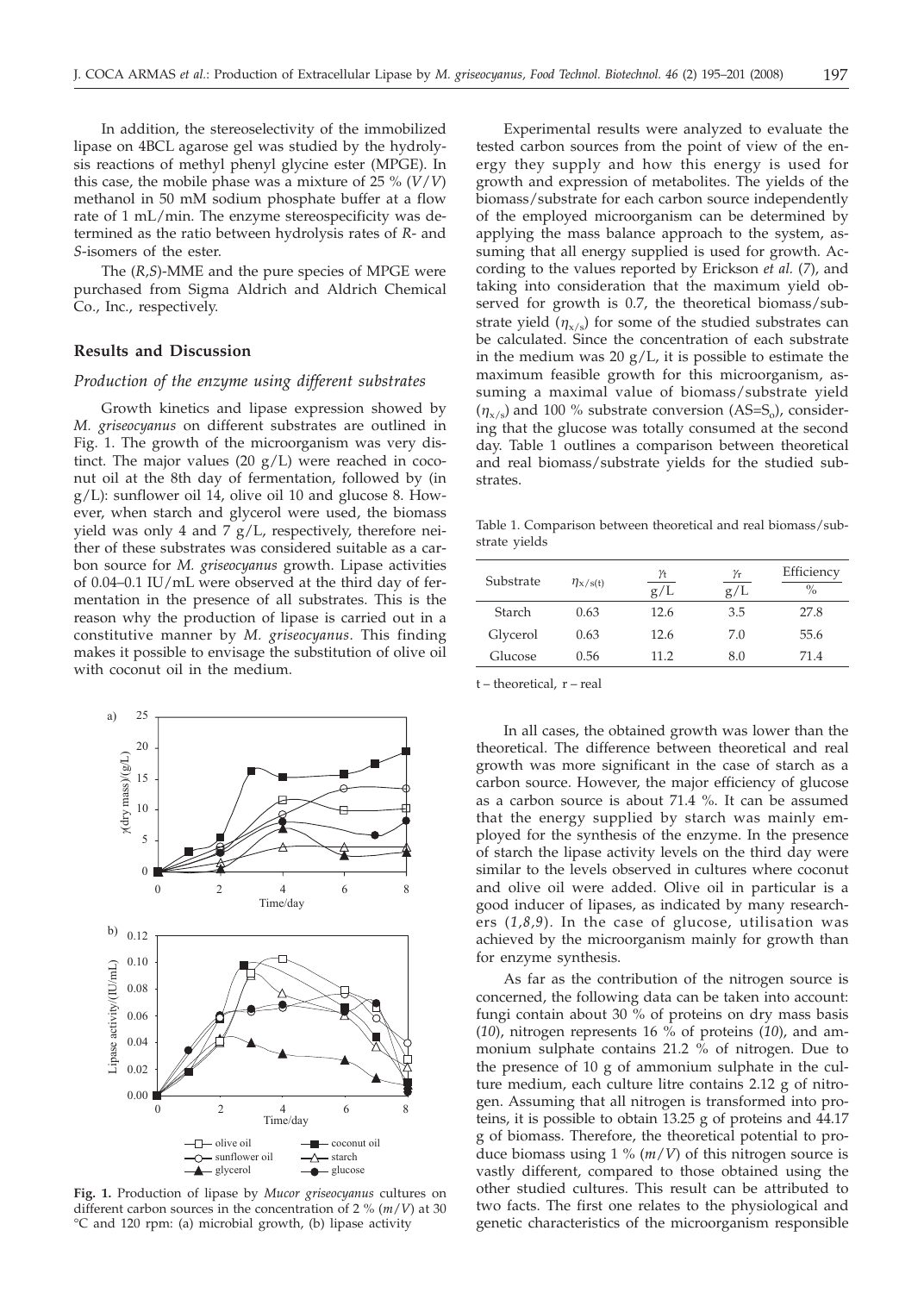for the consumption and efficient use of the nitrogen source employed in the culture medium. The second one relates to the concentration of the nitrogen source employed in the medium, due to the fact that it would not respond to what is considered an optimal concentration for adequate conditions for microorganism growth.

In biotechnological processes, specifically in relation to the fermentation steps, raw materials have an important role in the production of any protein. The cost of the raw material has been estimated to be in the range of 30 to 80 % of total costs (*11*). Since raw materials have a major influence on the physiological state of microorganisms, it is very important to study the effect of different nutrients, especially carbon sources, on the culture media.

# *Production of the enzyme using combinations of substrates*

The results obtained on the third day of fermentation for combinations of coconut oil and glucose, and coconut oil and sucrose are presented in Table 2. These substrates were added to the *M. griseocyanus* cultures in order to improve the medium from an economical standpoint. The second and fifth experiments yielded the best results (about 0.1 IU/mL of lipase activity), differing mainly in the growth and productivity reached in the medium. Similar values of lipase activities were achieved despite using 4 times smaller coconut oil concentration of 0.5 % (*m*/*V*) in the second than in the fifth experiment. Such a result is very interesting as it allows the substitution of olive oil with coconut oil, as well as reduction of the concentration of coconut oil in the culture medium, without affecting the lipase expression.

The growth obtained in the presence of 0.5 % (*m*/*V*) of coconut oil and 1.5 % (*m*/*V*) of glucose on the third day of fermentation is an intermediate value relative to the growth reported for each individual substrate (Fig. 1a). This result is a good indication that microorganisms use the oil source more efficiently for growth. Nevertheless, the behaviour of the lipase activity in the combined medium was similar to the lipase activity observed in the medium containing coconut oil. The enzymatic activity decreased until the end of the experiment after the third day for both media even when the microorganism growth continued. The decrease of the enzymatic activity is at-

tributable to the decrease in pH as a consequence of the fatty acids that are liberated to the medium from the oil hydrolysis. The pH values in the culture medium on the third and last day of fermentation were 2.23 and 1.56, respectively.

Interesting results were obtained when the glucose added to the medium was substituted with sucrose following the scheme presented in Table 2. The lipase activity obtained with sucrose combined with coconut oil (0.113 IU/mL) was slightly superior to the lipase activity obtained when coconut oil was combined with glucose as the carbon source. For these reasons it can be concluded that it is possible to produce lipase by replacing the glucose with sucrose while reducing the coconut oil concentration from 2 to 0.5 % (*m*/*V*). This result could contribute to establishing a more profitable process from an economic standpoint.

The analysis of variance of the results presented in Table 2 demonstrates that there are significant statistical differences among the average values of dry mass, lipase activity and productivity (p-value for F-test less than 0.05). The analysis showed that the highest dry mass was obtained using coconut oil (20 %, *m*/*V*).

Regarding lipase activity values, two homologous groups were obtained with significant statistical differences between them. Second, fifth and sixth experimental runs form one of these groups, which means that there are not differences among their activity values at a 95 % reliability level. This is in agreement with the conclusions expressed above.

Fig. 2 demonstrates that when one half of the glucose supplied to the medium was consumed (day one), the enzyme production had already begun. This proves once again that the enzyme synthesis carried out by *M. griseocyanus* is done in a constitutive manner. This result contrasts the results obtained using *Aspergillus niger* and *Aspergillus fumigatus* cultures, as previously reported (*12*). However, it should be noted that similar results were reported for *C. rugosa* strain when it was fermented in different concentrations of olive oil and glucose (*13*).

## *Enzyme characterization*

Fig. 3 shows the influence of temperature and pH on the enzyme activity expressed by *Mucor griseocyanus*.

Table 2. *M. griseocyanus* cultures grown using combinations of coconut oil, glucose and saccharose with different concentrations at 30 °C and 120 rpm. Growth and lipase activity were measured on the third day of fermentation. The productivity was calculated by dividing the lipase activity value by the time. Each experimental condition was carried out in triplicate

| No. | Carbon source<br>$($ %, m/V)         | $\gamma$ (dry mass)<br>g/L |      |         | $\gamma$ (lipase activity)<br>IU/mL |                     |
|-----|--------------------------------------|----------------------------|------|---------|-------------------------------------|---------------------|
|     |                                      | Average                    | SD   | Average | SD                                  | $IU/(mL \cdot day)$ |
|     | Coconut oil (0)-Glucose (2)          | 8.98                       | 0.05 | 0.069   | 0.0002                              | 0.023               |
| 2   | Coconut oil (0.5)-Glucose (1.5)      | 11.80                      | 0.04 | 0.096   | 0.0004                              | 0.032               |
| 3   | Coconut oil (1)-Glucose (1)          | 13.54                      | 0.07 | 0.061   | 0.0002                              | 0.020               |
| 4   | Coconut oil $(1.5)$ -Glucose $(0.5)$ | 15.67                      | 0.04 | 0.071   | 0.0001                              | 0.023               |
| 5   | Coconut oil (2)-Glucose (0)          | 16.35                      | 0.09 | 0.100   | 0.0003                              | 0.033               |
| 6   | Coconut oil (0.5)-Sucrose (1.5)      | 13.50                      | 0.03 | 0.113   | 0.0001                              | 0.038               |

SD – standard deviation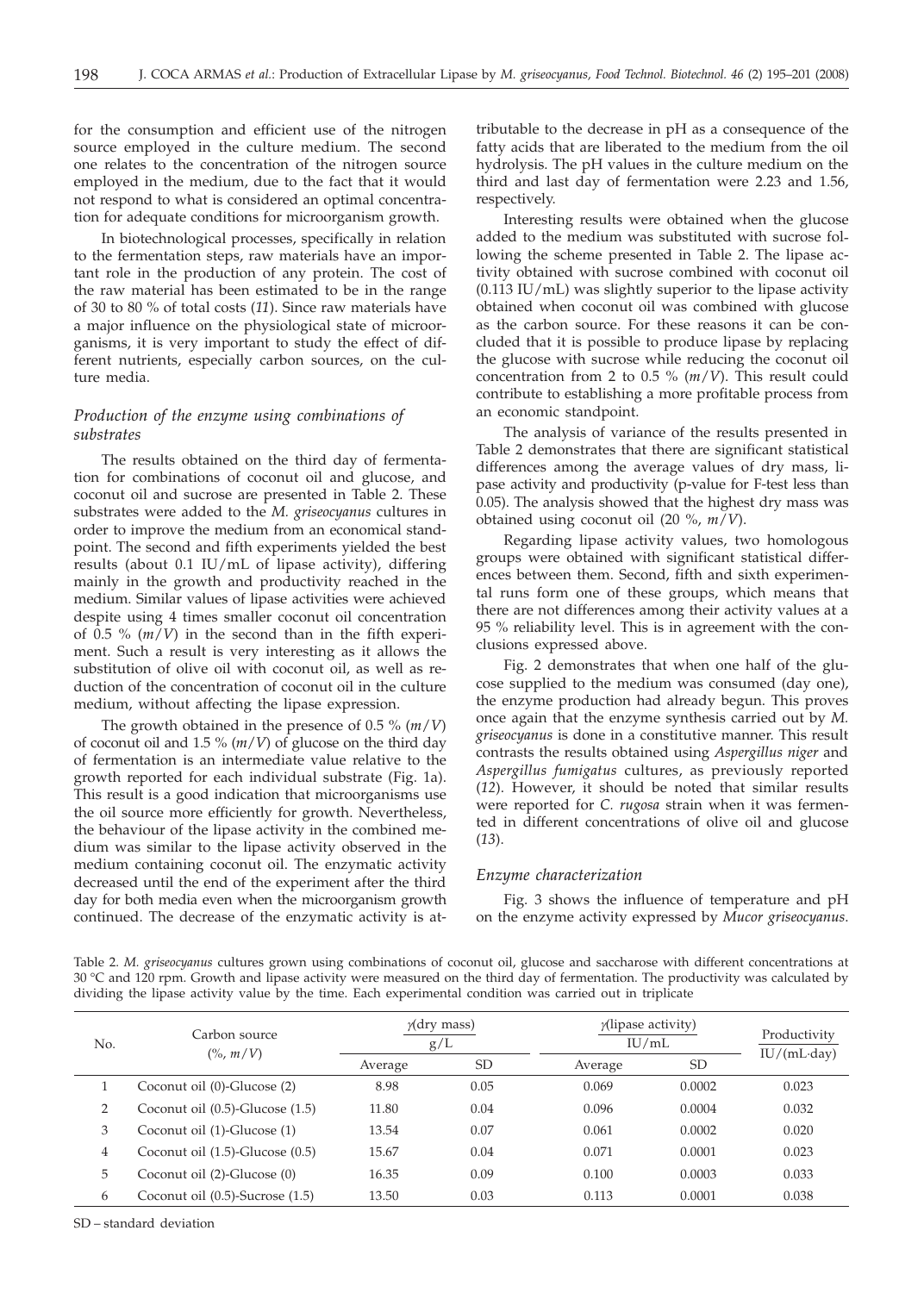

**Fig. 2.** Lipase production and glucose consumption rate in *M. griseocyanus* cultures in the presence of coconut oil 0.5 % and glucose 1.5 %  $(m/V)$  in the medium at 30 °C and 120 rpm



**Fig. 3.** Behaviour of the enzymatic activity of *M. griseocyanus* lipase: (a) effect of temperature at pH=7, (b) effect of pH at 30 °C

Lipase obtained from *M. griseocyanus* was the most active at 60 °C. The activity decreased drastically at higher temperatures, becoming almost nonexistant at 70 °C. It has been reported that the most lipases are active between 25 and 40 °C (*14,15*). *M. griseocyanus* lipase was found to be most active in a pH range of 4 to 6. This is the same pH range reported for a lipase expressed by *Rhizopus rhizopodiformis* (*16*). There is not much literature data in relation to the research on production of lipase by *M. griseocyanus*.

The stability profile of the enzyme regarding temperature is shown in Fig. 4a. This enzyme was very unstable at different temperatures and pH values assayed. It only retained about 80 % of its initial activity at 20, 30

and  $40 \degree C$  for 5 h. Beyond this time, the residual activity decreased considerably.

Results regarding the effect of pH on the stability of the enzyme activity are shown in Fig. 4b. Enzyme activity was more stable at pH=6, retaining almost 80 % of its initial activity for 24 h. Nevertheless, it rapidly became inactivate when it was incubated at pH values of 9 and 10 and lost about 30 to 40 % of its initial activity within half an hour. Similar behaviour was reported for the fungal lipase expressed by a *Penicillium* strain (*17*).



**Fig. 4.** Stability profile of *M. griseocyanus* lipase: (a) effect of temperature at pH=7, (b) effect of pH at 30  $^{\circ}$ C

Thermal stability of a lipase is obviously related with its structure and is also influenced by environmental factors such as pH and the presence of metal ions. At least in some cases, thermal denaturation appears to occur through the intermediate state of unfolding of the polypeptide. It has been reported that the thermal and operational stability of many lipases can be significantly enhanced by immobilization (*18*).

# *Immobilization of lipase and selective hydrolysis reactions*

A moderate amount of lipases (2 mg of protein/mL of activated supports) was applied to the activated supports, around 95 % of which was immobilized. Fernández-Lorente *et al*. (*19*) obtained similar results for the immobilization of commercial lipases and they demonstrated that it was possible to purify the enzyme too. Although electrophoretic analysis was not made for immobilized lipase of *M. griseocyanus*, it had been demonstrated in a previous work that it was possible to selectively separate immobilized lipase from the other enzymes in fermentation broth (*20*)*.*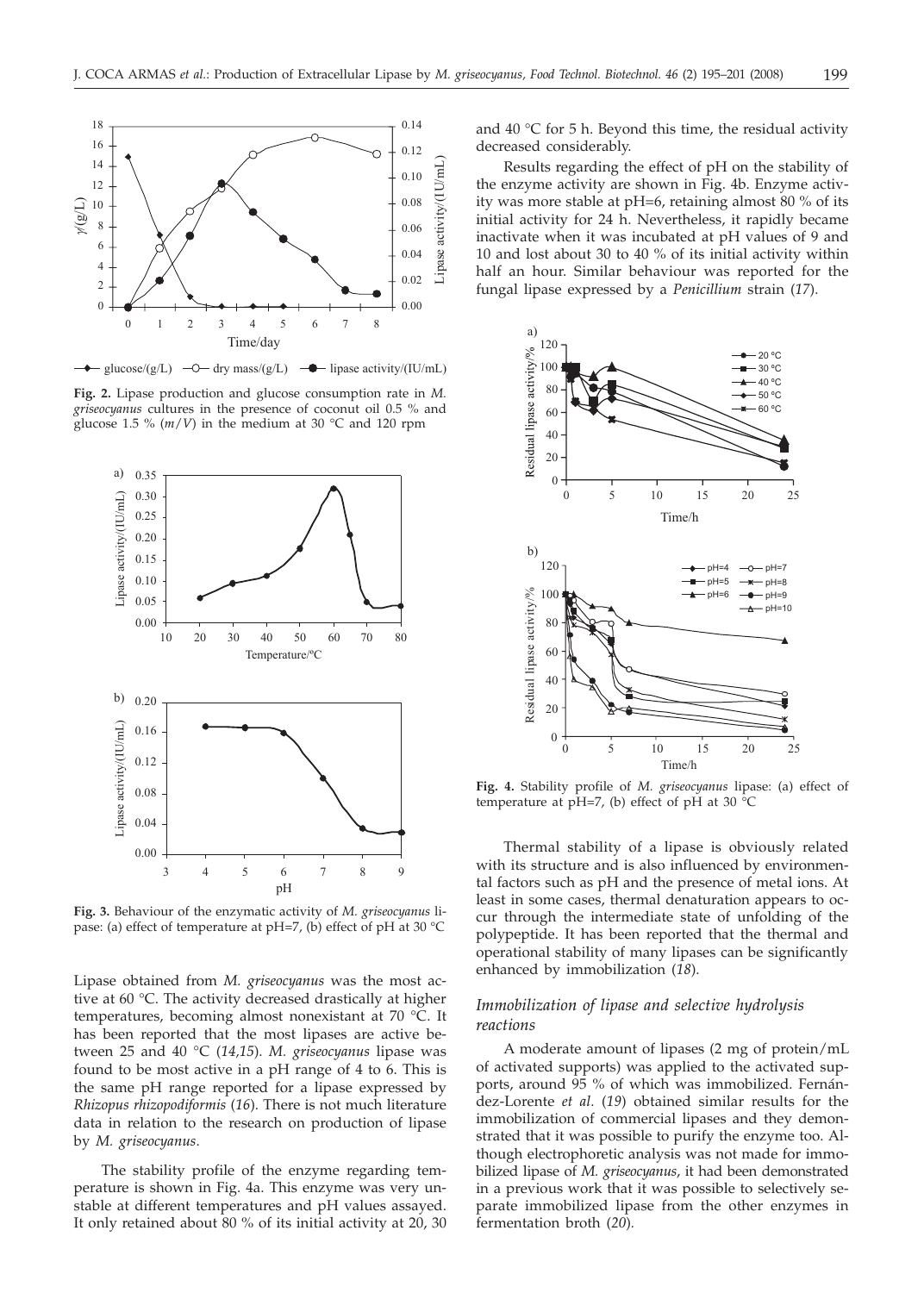Optically pure *R-* and *S-*isomers of mandelic acid and their esters are very useful in organic synthesis of cefamandole and optically pure acids are used in the resolution of racemates (*19*). An optically pure nonhydrolyzed ester can be easily obtained by enantioselective hydrolysis of the other ester, even with immobilized lipases showing moderate enantioselectivity (*e.g*. 20–40). Moreover, under certain conditions when lipase exhibits a very high enantioselectivity (E 200), both optically pure ester and pure acid can be obtained. The schematic diagram of the hydrolysis reaction of (*R,S*)-MME is given in Fig. 5.

The enantioselectivity of different immobilized lipases towards the hydrolysis of (*R,S*)-MME is given in Fig. 6. The fungal lipase showed a certain enantiopreference for the hydrolysis of the *R*-isomer and its value was similar to the values obtained for commercial en-

zymes (Fig. 6). But this derivative was sensitive to changes in the reaction conditions (pH and temperature) and the results are shown in Fig. 7.

It was possible to modify the enantiopreference of the enzyme when the pH of the medium was changed from 7 to 5, where the enantioselectivity of the enzyme totally changed toward *S-*isomer. *M. griseocyanus* lipase immobilized on octyl agarose support highly increased its enantiopreference for the hydrolysis of the *S-*isomer from 9 to 20 when the pH was lowered from 5 to 4. It has been suggested that it is possible to improve the enantioselectivity of the enzyme by changing the reaction conditions.

The stereospecificity of immobilized lipase from *M. griseocyanus* strain was tested with pure species of MPGE and the reaction system is given in Fig. 8.



**Fig. 5.** Enantioselective hydrolysis of (*R,S*)-methyl mandelate ester catalyzed by *M. griseocyanus* lipase



**Fig. 6.** Enantioselectivity of *M. griseocyanus* lipase and commercial lipases on hydrolysis of (*R,S*)-methyl mandelate ester at 25 °C and pH=7, MG: *M. griseocyanus,* CR: *C. rugosa,* CAA: *C. antarctica* A, CAB: *C. antarctica* B, MM: *M. miehei*



**Fig. 7.** Effect of the reaction conditions on the selective hydrolysis of (*R,S*)-methyl mandelate ester by *M. griseocyanus* lipase



**Fig. 8.** Selective hydrolysis of pure species of methyl phenyl glycinate ester (MPGE) catalyzed by lipase from *M. griseocyanus*